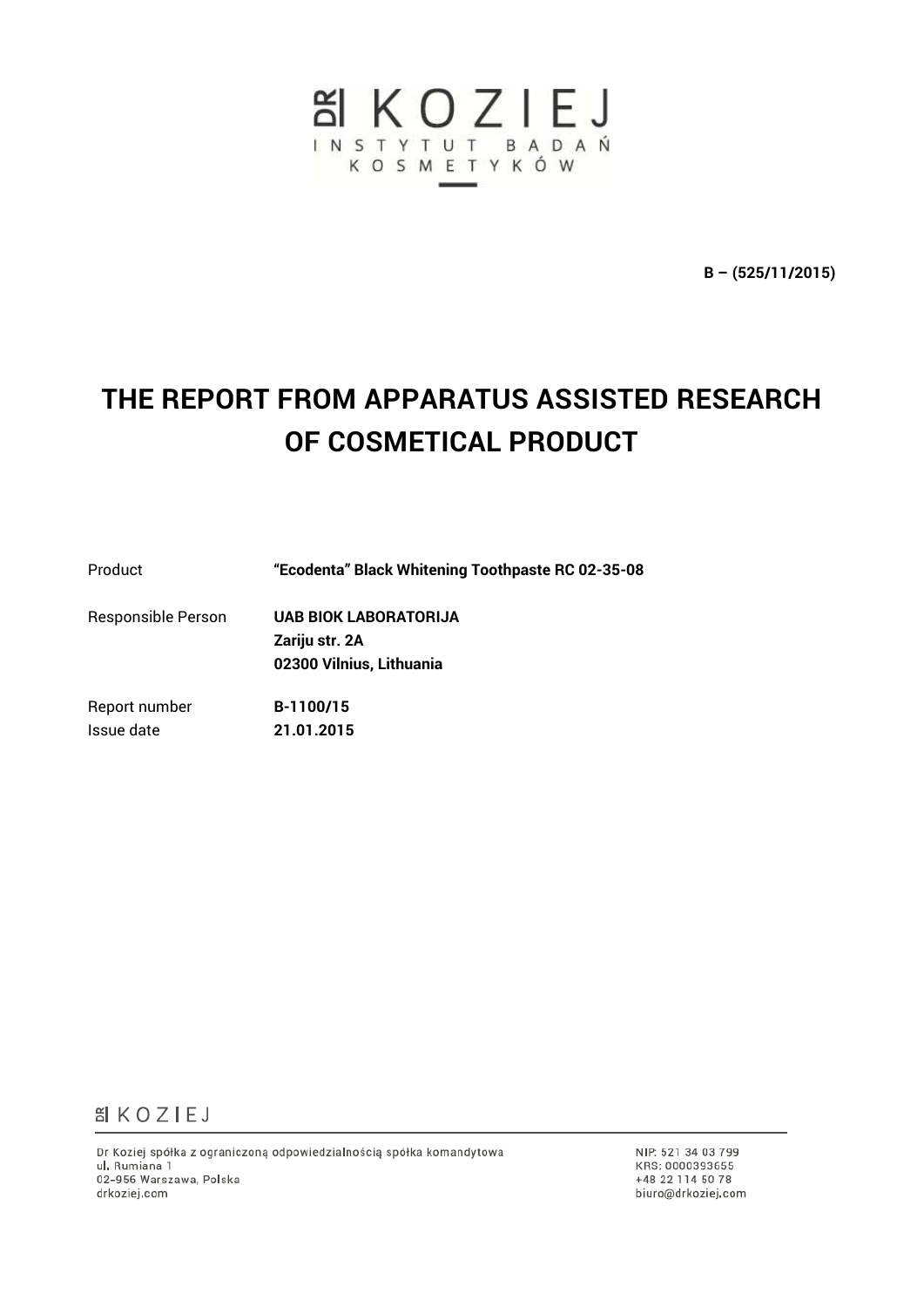# <span id="page-1-0"></span>Table of contents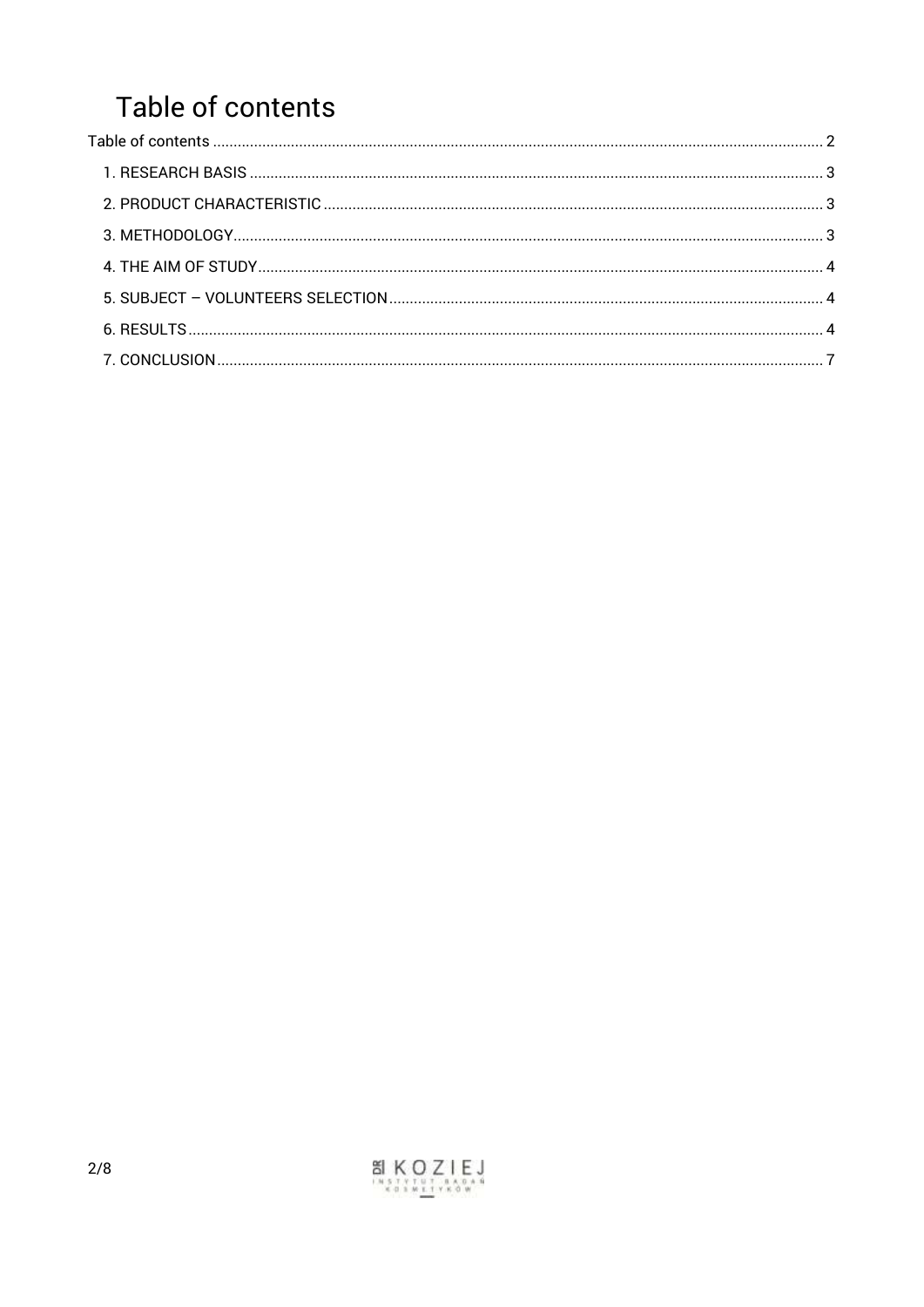#### **RESEARCH BASIS**

<span id="page-2-0"></span>

| Order date          | 20.10.2015                |
|---------------------|---------------------------|
| Order number        | 525/10/2015               |
| Research time frame | $03.11.2015 - 31.12.2015$ |
| Report issue date   | 21.01.2016                |

#### **CUSTOMER NAME**

UAB BIOK LABORATORIJA, Zariju str. 2A., 02300 Vilnius, Lithuania

| <b>RESPONSIBLE PERSON NAME</b> |                                           |  |  |  |  |
|--------------------------------|-------------------------------------------|--|--|--|--|
| Company name                   | l UAB BIOK LABORATORIJA                   |  |  |  |  |
| Address                        | Zariju str. 2A., 02300 Vilnius, Lithuania |  |  |  |  |

| Product name | "Ecodenta" Black Whitening Toothpaste RC 02-35-08                                                                                                                                                                                                                                                       |
|--------------|---------------------------------------------------------------------------------------------------------------------------------------------------------------------------------------------------------------------------------------------------------------------------------------------------------|
| Ingredients  | Glycerin, Aqua, Hydrated Silica, Sorbitol, Sodium Pyrophosphate, Sodium Cocoyl<br>Glutamate, Aroma, Epigallocatechin Gallate, Xantan Gum, Mentha Arvensis (Mint) Oil,<br>Sodium Benzoate, Potassium Sorbate, Phenoxyethanol, Ethylhexylglycerin, Sodium<br>Saccharin, Cl 77266 (Carbon Black), Cl 77499 |

## **PRODUCT CHARACTERISTIC**

<span id="page-2-1"></span>

| <b>Product Package</b>    | Original - Black plastic tube, labeled with product name |
|---------------------------|----------------------------------------------------------|
| <b>Product Appearance</b> | Black paste with min scent                               |
| Product purpose           | Toothpaste                                               |

The responsible person is responsible for conformity with declared qualitative and quantitative composition and microbiological purity of the delivered research samples.

## <span id="page-2-2"></span>**METHODOLOGY**

- The study was conducted in accordance with Regulation of the European Parliament and Council Regulation (EC) No 1223/2009 of 30 November 2009 on cosmetic.
- The study was conducted in accordance with recommendation of Cosmetics Europe The Personal Care Association Guidelines:
	- product test guidelines for the Assessment of Human Skin Compatibility 1997
	- guidelines for the evaluation of the Efficacy of Cosmetic Products 2008.
- All test of the ""Ecodenta" Black Whitening Toothpaste RC 02-35-08" preparations were carried out under supervision of specialists in dermatology and dentist in home settings (home panel).
- Before preparation application, the skin was examined by specialists in dermatology and gynecology.
- Prior the tests, skin was free from any lesions, sights of irritation or contact allergy.
- Skin and subjective symptoms were assessed by dermatologists before, during and after the test completion.

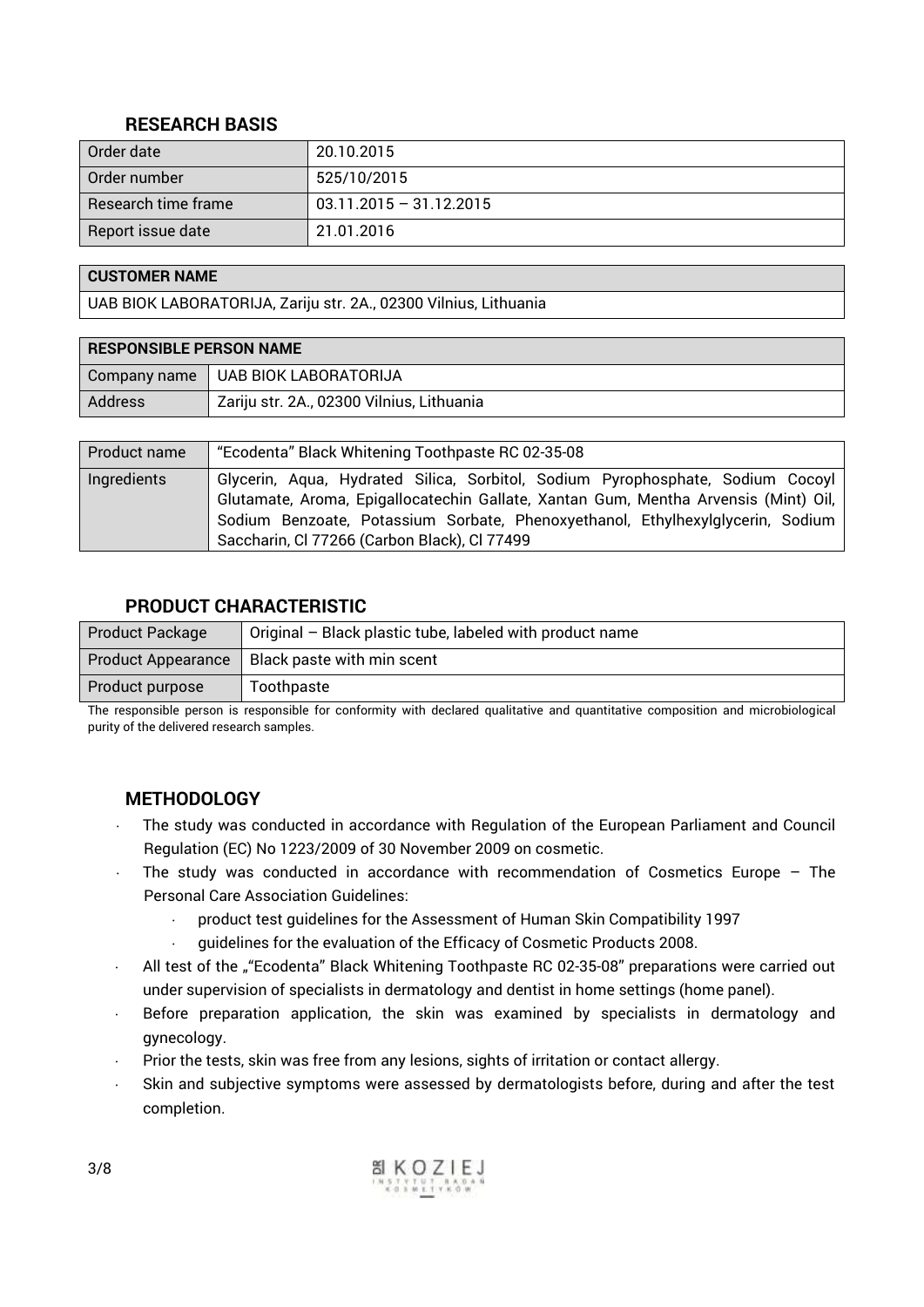- Additional, important feedback concerning the preparation action was given by subjects, who were staying in touch with a doctor.
	- Subjects volunteers were given one package of ""Ecodenta" Black Whitening Toothpaste RC 02-35-08" each and were obliged to using it regularly for 4 weeks (or until it's gone), according to manufacturer's directions: use daily; not to use during the testing period, another products of the same or similar endpoint, stopping immediately preparations application in case of any side effects in the tested area and reporting them to the dermatologist involved in the tests, observation and precisely recording remarks concerning applicability properties of tested product, presenting to the dermatologist and dentist for check-ups during test and immediately after completing the test.

#### <span id="page-3-0"></span>**THE AIM OF STUDY**

The aim is to assess check application properties of the product.

#### <span id="page-3-1"></span>**SUBJECT – VOLUNTEERS SELECTION**

 The selection of probands – volunteers was conducted by a dermatologist according to the Declaration of Helsinki of 1964 (with subsequent amendments), Polish laws, Cosmetics Europe directives with applying inclusion and exclusion criteria. 30 people took part in the study at the age of 22 - 59 years old with sensitive skin, who met the requirements for entering the study and agreed to informed consent to participate in the study. The skin at the selected area was normal, without any lesions. Subjects were informed not to use any kinds of antihistamines or pharmacological agents at the time of test which may affect the tests' results.

## <span id="page-3-2"></span>**RESULTS**

#### **Scoring:**

- $1 -$  very bad very weak
- $2$  poor weak
- 3 satisfactory proper
- 4 good intensive
- 5 very good / too intensive
- Y Yes/agree, N No/DIasgree, D Don't know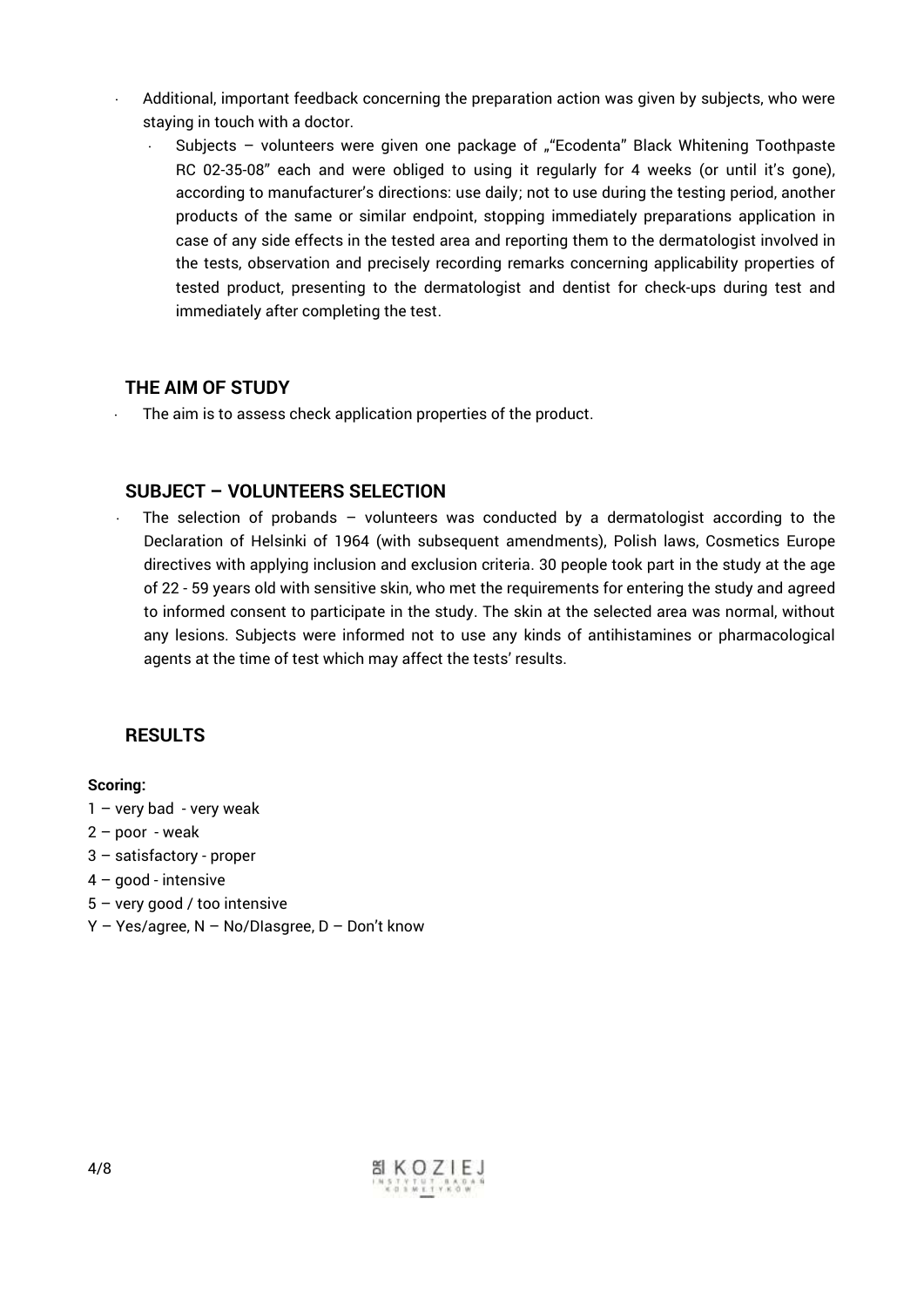#### **Evaluation of product action**

| Subject        | Age  | Tolerance       | The toothpaste<br>irritate mucosa<br>or gums | Perfectly<br>cleanses<br>teeth | Whitens<br>teeth | Removes<br>the plaque | Protects<br>teeth from<br>tartar<br>deposition | Removes<br>tartar | Refreshes    | Provides<br>slight<br>antibacterial<br>activity | Provides<br>fresh breath | Leaves a long-<br>lasting feeling of<br>cleanliness and<br>freshness | Overall<br>product<br>assessment |
|----------------|------|-----------------|----------------------------------------------|--------------------------------|------------------|-----------------------|------------------------------------------------|-------------------|--------------|-------------------------------------------------|--------------------------|----------------------------------------------------------------------|----------------------------------|
| $\mathbf{1}$   | 34   | 4               | ${\sf N}$                                    | Y                              | ${\sf N}$        | ${\sf N}$             | Υ                                              | N                 | Υ            | 0                                               | Υ                        | Y                                                                    | 4                                |
| $\mathbf{2}$   | 29   | 5               | Y                                            | $\overline{Y}$                 | $\overline{Y}$   | Y                     | Y                                              | $\overline{Y}$    | Y            | Y                                               | Υ                        | Y                                                                    | 5                                |
| $\mathbf{3}$   | 43   | $\sqrt{5}$      | ${\sf N}$                                    | Y                              | Y                | Y                     | $\pmb{0}$                                      | N                 | $\mathsf{N}$ | 0                                               | N                        | N                                                                    | 4                                |
| 4              | 55   | 4               | ${\sf N}$                                    | Y                              | Y                | Y                     | Υ                                              | Υ                 | Υ            | Υ                                               | Υ                        | Υ                                                                    | 4                                |
| 5              | 38   | 5               | $\mathsf{N}$                                 | Y                              | $\pmb{0}$        | $\pmb{0}$             | Υ                                              | Y                 | Υ            | Υ                                               | Υ                        | Y                                                                    | $\mathbf 5$                      |
| 6              | 49   | $\sqrt{5}$      | N                                            | Y                              | Y                | Υ                     | Υ                                              | $\pmb{0}$         | Υ            | Υ                                               | Υ                        | Y                                                                    | 5                                |
| $\overline{7}$ | 35   | $\overline{5}$  | N                                            | Y                              | Y                | Y                     | Y                                              | Y                 | Y            | Y                                               | Y                        | Y                                                                    | 5                                |
| 8              | 25   | $5\phantom{.0}$ | $\mathsf{N}$                                 | Y                              | Y                | Y                     | Y                                              | Y                 | Y            | Y                                               | Y                        | Y                                                                    | 5                                |
| 9              | 43   | 4               | $\mathsf{N}$                                 | Y                              | Y                | Y                     | Y                                              | Y                 | Y            | Y                                               | Υ                        | Y                                                                    | 5                                |
| 10             | 33   | $\sqrt{5}$      | ${\sf N}$                                    | Y                              | $\mathsf{Y}$     | Y                     | Y                                              | Y                 | Υ            | Υ                                               | Y                        | Y                                                                    | 5                                |
| 11             | 31   | $\sqrt{5}$      | $\overline{\mathsf{N}}$                      | Y                              | Y                | Y                     | Υ                                              | Y                 | Υ            | $\pmb{0}$                                       | Υ                        | Y                                                                    | 5                                |
| 12             | 22   | 5               | N                                            | Y                              | Y                | Y                     | Y                                              | Y                 | Y            | Υ                                               | Y                        | Y                                                                    | 5                                |
| 13             | 54   | 5               | N                                            | Y                              | Y                | Y                     | Y                                              | Y                 | Υ            | $\mathbf 0$                                     | Υ                        | Y                                                                    | 5                                |
| 14             | 37   | $5\phantom{.0}$ | $\mathsf{N}$                                 | Y                              | Y                | Y                     | Y                                              | Y                 | Y            | Υ                                               | Y                        | Y                                                                    | $\overline{5}$                   |
| 15             | 46   | $\overline{4}$  | N                                            | Y                              | $\mathbf 0$      | $\mathbf 0$           | $\mathbf 0$                                    | $\mathbf 0$       | Υ            | Y                                               | Y                        | Y                                                                    | 4                                |
| 16             | 35   | $5\phantom{.0}$ | $\mathsf{N}$                                 | Y                              | Y                | Y                     | Υ                                              | Y                 | Y            | Υ                                               | Υ                        | Y                                                                    | 5                                |
| 17             | 50   | $\overline{5}$  | $\mathsf{N}$                                 | Y                              | Y                | Y                     | Y                                              | Y                 | Y            | Y                                               | Y                        | Y                                                                    | 5                                |
| 18             | 34   | $5\phantom{.0}$ | ${\sf N}$                                    | Y                              | Y                | Y                     | Υ                                              | $\mathbf 0$       | Υ            | $\pmb{0}$                                       | Υ                        | Y                                                                    | 5                                |
| 19             | 39   | 4               | N                                            | Y                              | Y                | Y                     | Y                                              | Y                 | Υ            | Υ                                               | Υ                        | Y                                                                    | $\overline{5}$                   |
| 20             | 46   | $5\phantom{.0}$ | $\mathsf{N}$                                 | Y                              | Y                | Y                     | Υ                                              | Y                 | Υ            | Υ                                               | Υ                        | Y                                                                    | 5                                |
| 21             | 49   | $\overline{5}$  | $\overline{\mathsf{N}}$                      | Y                              | N                | ${\sf N}$             | $\pmb{0}$                                      | N                 | Y            | $\pmb{0}$                                       | Y                        | Y                                                                    | $\ensuremath{\mathsf{3}}$        |
| 22             | 26   | $\overline{5}$  | N                                            | Y                              | Y                | Y                     | Y                                              | Y                 | Y            | Y                                               | Y                        | Y                                                                    | 5                                |
| 23             | 40   | 5               | N                                            | Y                              | Y                | Y                     | Y                                              | Y                 | Y            | Y                                               | Y                        | Y                                                                    | $\overline{5}$                   |
| 24             | 38   | $\overline{5}$  | $\overline{\mathsf{N}}$                      | Y                              | Y                | Y                     | Υ                                              | Y                 | Υ            | Y                                               | Υ                        | Y                                                                    | 5                                |
| 25             | 48   | $\overline{4}$  | N                                            | Y                              | Y                | Y                     | Y                                              | Y                 | Υ            | Y                                               | Y                        | Y                                                                    | $\mathbf 5$                      |
| 26             | 30   | 5               | N                                            | Y                              | Y                | Y                     | Υ                                              | Y                 | Υ            | Υ                                               | Υ                        | Υ                                                                    | $\overline{5}$                   |
| 27             | 43   | 5               | N                                            | Y                              | Y                | Υ                     | Υ                                              | Y                 | Υ            | Y                                               | Υ                        | Υ                                                                    | $\overline{5}$                   |
| 28             | 23   | 5               | $\mathsf{N}$                                 | Y                              | Y                | Y                     | Y                                              | Y                 | Y            | Y                                               | Y                        | Y                                                                    | 5                                |
| 29             | 59   | 5               | N                                            | Y                              | Y                | Y                     | Y                                              | Y                 | Υ            | Υ                                               | Υ                        | Y                                                                    | 5                                |
| 30             | 40   | 5               | N                                            | Y                              | N                | N                     | $\mathbf 0$                                    | N                 | Y            | $\mathbf{0}$                                    | Y                        | Y                                                                    | $\overline{5}$                   |
| Śr.            | 39,1 | 4,8             | 97% - No                                     | 100% - Y                       | $83% - Y$        | 83% - Y               | 87% - Y                                        | 77% - Y           | 97% - Agree  | 77% - Y                                         | 97% - Y                  | 97% - Y                                                              | 4,8                              |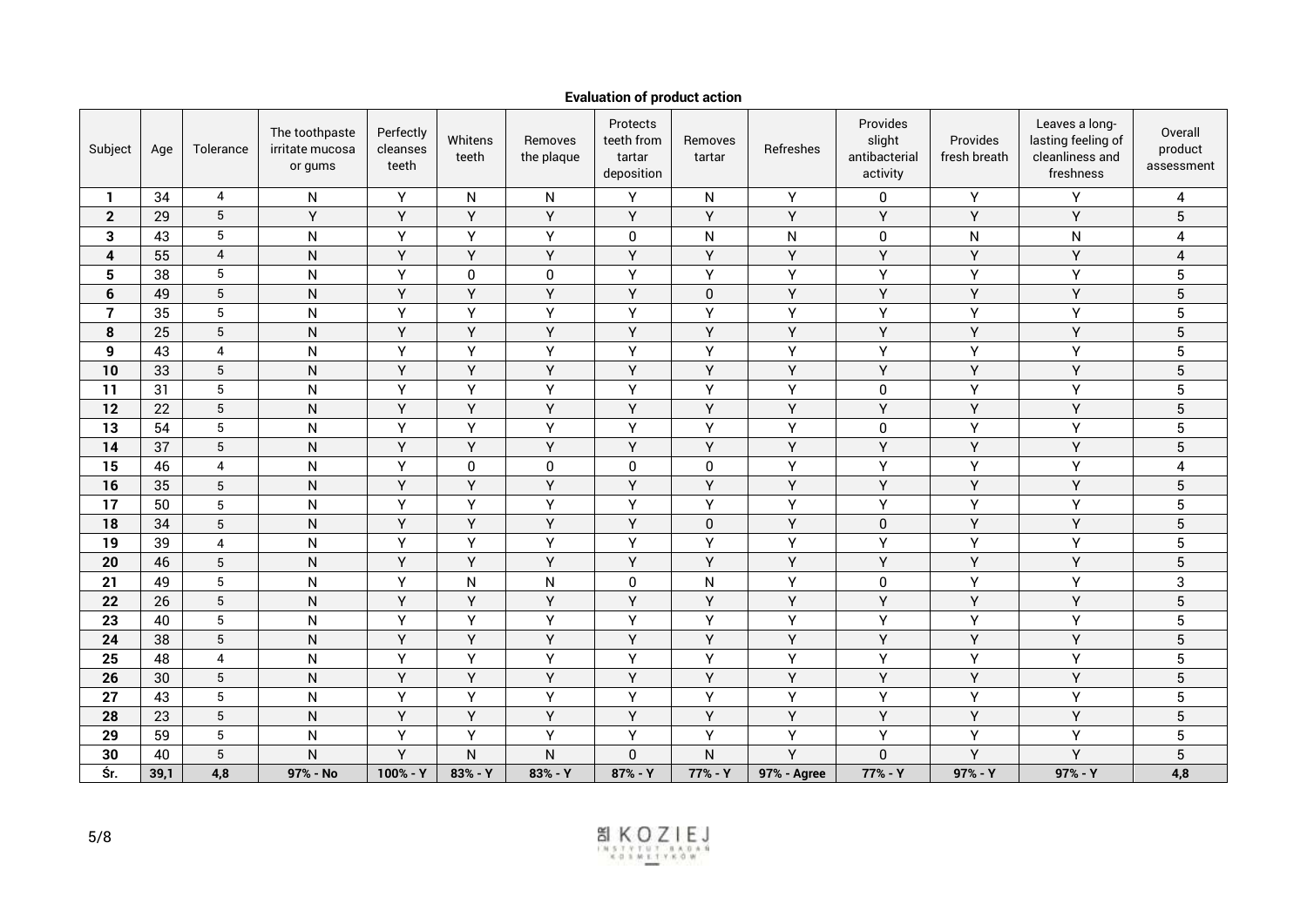#### **Evaluation of product properties**

| Subject        | Color                   | Taste                   | <b>Taste Intensity</b>  | Consistency<br>Texture  | Spread         | Washing out    | Efficiency     |
|----------------|-------------------------|-------------------------|-------------------------|-------------------------|----------------|----------------|----------------|
| ı              | 5                       | $\,$ 5 $\,$             | 4                       | 5                       | $\sqrt{5}$     | 5              | 5              |
| $\mathbf{2}$   | 5                       | 5                       | $\overline{5}$          | $\overline{5}$          | $\overline{5}$ | 5              | $\overline{5}$ |
| 3              | $\mathsf 3$             | 4                       | $\sqrt{5}$              | $\overline{5}$          | $\sqrt{5}$     | 5              | $\overline{5}$ |
| 4              | $\overline{4}$          | 5                       | $\overline{\mathbf{4}}$ | $\overline{5}$          | $\overline{5}$ | 4              | $\overline{5}$ |
| 5              | 5                       | 5                       | $\overline{5}$          | $\sqrt{5}$              | $\sqrt{5}$     | 5              | $\overline{5}$ |
| 6              | $\mathbf{3}$            | 5                       | 4                       | $\overline{5}$          | $\overline{5}$ | 5              | $\overline{5}$ |
| $\overline{7}$ | $\overline{\mathbf{4}}$ | 5                       | $\overline{5}$          | $\sqrt{5}$              | $\sqrt{5}$     | 5              | $\overline{5}$ |
| 8              | $\overline{5}$          | 4                       | $\overline{5}$          | 4                       | $\overline{5}$ | 5              | $\overline{5}$ |
| $\mathbf{9}$   | 5                       | 4                       | 4                       | $\sqrt{5}$              | $\sqrt{5}$     | 5              | $\overline{4}$ |
| 10             | 5                       | 5                       | 4                       | $\overline{5}$          | $\overline{5}$ | 5              | $\overline{5}$ |
| 11             | 5                       | $\overline{\mathbf{4}}$ | $\overline{5}$          | $\overline{5}$          | $\overline{5}$ | 5              | $\overline{5}$ |
| 12             | 5                       | 5                       | 4                       | $\sqrt{5}$              | $\overline{5}$ | 5              | $\overline{5}$ |
| 13             | $\overline{2}$          | 5                       | 5                       | $\overline{\mathbf{4}}$ | $\overline{5}$ | 5              | $\overline{5}$ |
| 14             | $\mathbf{3}$            | 5                       | $\overline{5}$          | $\sqrt{5}$              | $\sqrt{5}$     | $\sqrt{4}$     | $\overline{5}$ |
| 15             | $\overline{5}$          | 5                       | $\overline{5}$          | $\sqrt{5}$              | 5              | 5              | $\overline{5}$ |
| 16             | 5                       | 5                       | $\overline{5}$          | $\overline{5}$          | $\overline{5}$ | 5              | $\overline{5}$ |
| 17             | $5\phantom{.0}$         | 4                       | 4                       | $\sqrt{5}$              | $\overline{5}$ | 5              | $\sqrt{5}$     |
| 18             | $\overline{5}$          | $\overline{5}$          | $\overline{\mathbf{4}}$ | $\overline{5}$          | $\overline{5}$ | 5              | $\overline{4}$ |
| 19             | $\overline{5}$          | 5                       | $\overline{5}$          | $\overline{\mathbf{4}}$ | $\overline{5}$ | 5              | $\overline{5}$ |
| 20             | 5                       | $\overline{5}$          | $\overline{5}$          | $\overline{\mathbf{4}}$ | $\sqrt{5}$     | 4              | $\overline{5}$ |
| 21             | $\overline{\mathbf{4}}$ | 5                       | $\overline{5}$          | $\pmb{4}$               | $\sqrt{5}$     | 5              | $\overline{5}$ |
| 22             | $\overline{5}$          | 5                       | $\overline{5}$          | $\sqrt{5}$              | $\overline{5}$ | 5              | $\overline{5}$ |
| 23             | $\overline{5}$          | 5                       | $\overline{5}$          | $\sqrt{5}$              | $\sqrt{5}$     | 5              | $\overline{5}$ |
| 24             | 5                       | $\overline{5}$          | $\overline{5}$          | $\sqrt{5}$              | $\sqrt{5}$     | 5              | $\overline{5}$ |
| 25             | $\mathsf 3$             | 5                       | $\overline{\mathbf{4}}$ | $\overline{\mathbf{4}}$ | $\sqrt{5}$     | 5              | $\overline{5}$ |
| 26             | $\pmb{4}$               | $\overline{5}$          | 4                       | $\overline{5}$          | $\overline{5}$ | 4              | $\overline{5}$ |
| 27             | 5                       | 5                       | $\overline{5}$          | $\overline{5}$          | $\sqrt{5}$     | 5              | 5              |
| 28             | $\pmb{4}$               | $\overline{5}$          | $\sqrt{5}$              | $\overline{5}$          | $\sqrt{5}$     | 5              | $\overline{5}$ |
| 29             | 4                       | 5                       | 5                       | $\sqrt{5}$              | 5              | 5              | $\overline{5}$ |
| 30             | $\overline{\mathbf{4}}$ | $\overline{\mathbf{4}}$ | 4                       | $\overline{4}$          | $\sqrt{5}$     | $\overline{4}$ | $\overline{4}$ |
| Śr.            | 4,4                     | 4,8                     | 4,6                     | 4,8                     | 5,0            | 4,8            | 4,9            |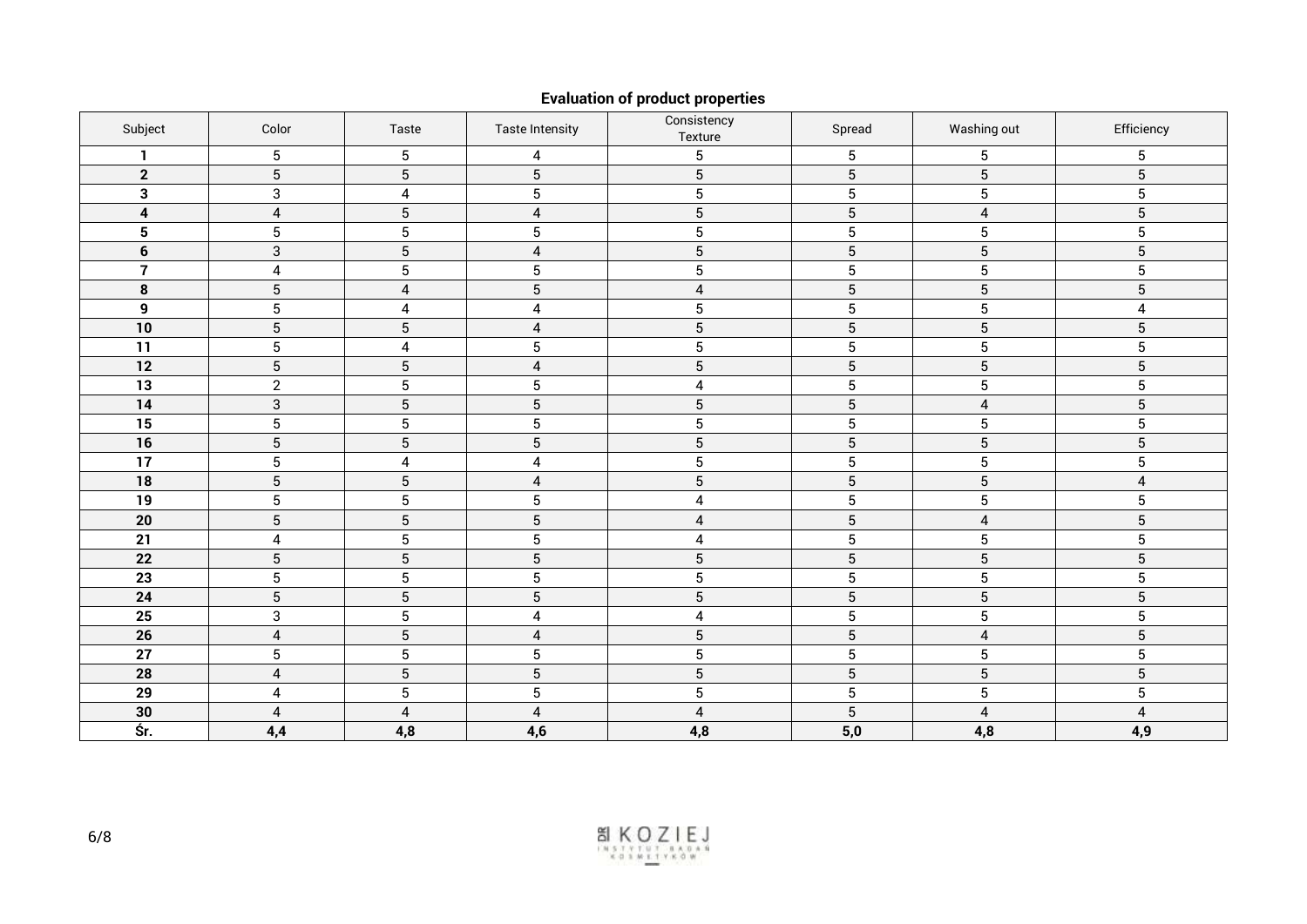#### **Dentist assessment**

<span id="page-6-0"></span>

| Teeth cleaning<br>effectiveness | Refreshes | Whitening<br>effect | Protects teeth<br>from tartar<br>deposition | <b>Effectiveness</b><br>of tartar<br>removing | Antibacterial<br>activity |
|---------------------------------|-----------|---------------------|---------------------------------------------|-----------------------------------------------|---------------------------|
| Very good                       | Very good | Good                | Agree                                       | Good                                          | Very good                 |

# **CONCLUSION**

On the basis of research by dermatologists, individual assessments of the subjects and interviews collected it was found that:

- 1. The evaluated cosmetic product ""Ecodenta" Black Whitening Toothpaste RC 02-35-08" doesn't have side effects which would confirm its harmful, allergic and irritating effects on skin since none probands that participated in the test report subjective discomforts i.e. irritation, swelling or others that could attest the product's negative impact on mucosa.
- 2. The given opinion doesn't concern people with the allergy to any component of the product.
- 3. Application tests and observations made by dermatologists and dentists have confirmed that 'it is a cosmetic product - refreshing and whitening toothpaste that can be recommended for daily morning and evening hygienic care of teeth for people of all ages'.
- 4. With the well-composed active ingredients, 'during regular application in accordance with the manufacturer's recommendations it shows very beneficial multidirectional advantageous action'.
- 5. After each use, the tested toothpaste gently but very effectively removes all sorts of debris from teeth, and at the same time, with its delicate antibacterial properties 'provides long-lasting feeling of refreshment, purity and freshness'.
- 6. Abrasives contained in the tested toothpaste effectively remove food debris, plague and other debris from the teeth, and, at the same time, are safe for the enamel.
- 7. Regular use 'very effectively removes all kinds of teeth plagues, including dental calculus, tartar,, thereby triggering the whitening effect'.
- 8. Mint oil contained in product provides the feeling of cleanness and freshness.
- 9. Systematic application of the assessed toothpaste in accordance with the manufacturer's instructions effectively protects against tartar deposition, so that provides an aesthetic appearance and fresh breath.
- 10. The tested product has unusual and unique, yet intriguing black colour which, in the probands' opinion, encourages its regular use.
- 11. The probands pointed out that the black toothpaste dirties bright bathrooms.
- 12. Elegant and very practical in use packaging catches the eye and increases aesthetic values.
- 13. The product is characterized by:
	- delicate creamy consistency,
	- suitable, of adequate intensity, nice, fresh, mint scent,
	- high efficiency in use,
	- easy spreading,
	- very good adhesion,
	- easy washing out,
	- adequate durability of the effect, which does not change during the application.